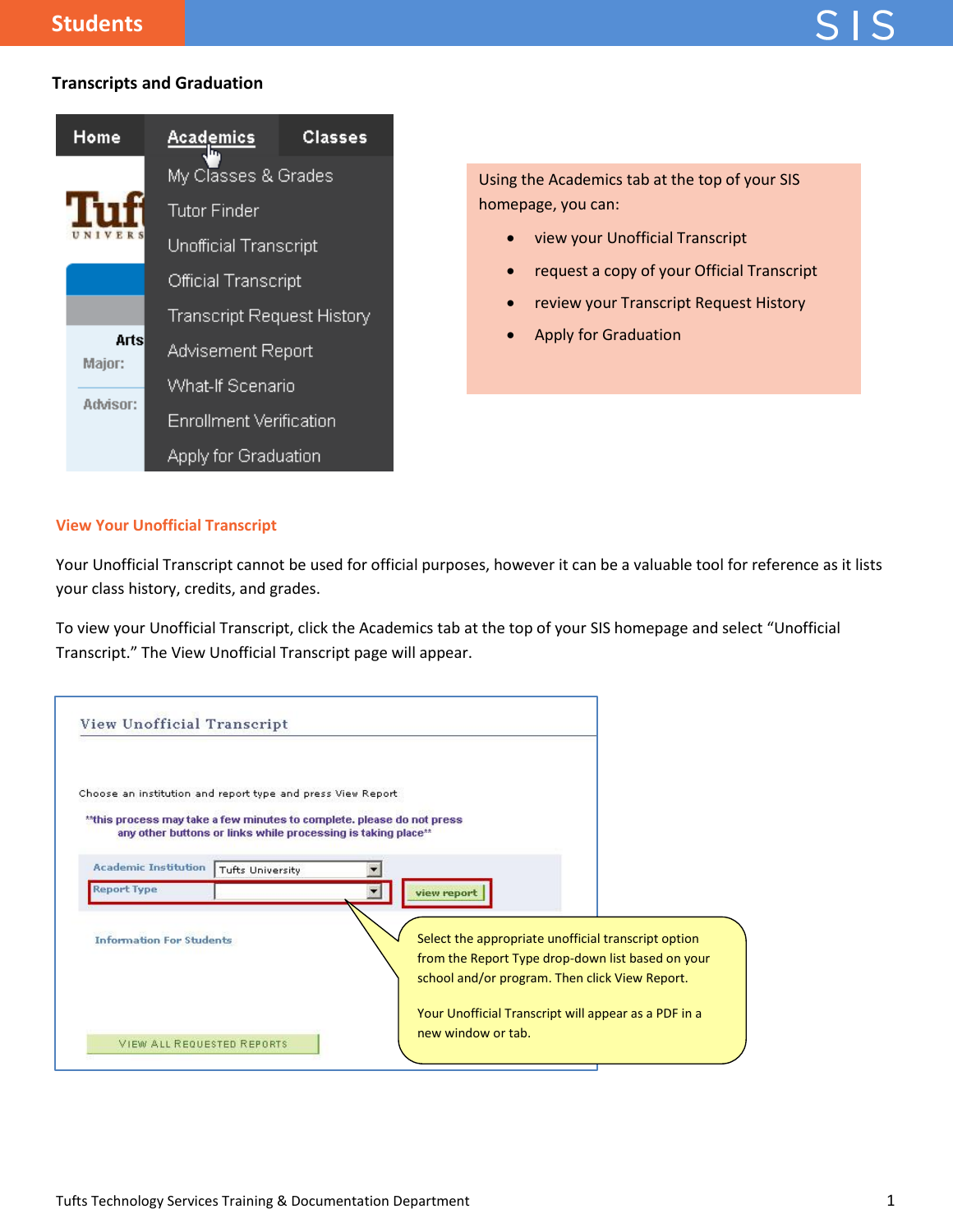## **Request a Copy of Your Official Transcript**

To request a copy of your Official Transcript, click the Academics tab at the top of your SIS homepage and select "Official Transcript." The Request Official Transcript page will appear.

| mansempt. The nequest onneign mansempt page will app<br><b>Request Official Transcript</b>                                                                                                                                                                                                                                                                                                                                                                                                                                                                                                                         | In the Select Request field, select<br>either "Request Institution to Mail"<br>or "Hold for pick-up - Stdnt Srvs."                                                                                                                                                                                                                                                                    |
|--------------------------------------------------------------------------------------------------------------------------------------------------------------------------------------------------------------------------------------------------------------------------------------------------------------------------------------------------------------------------------------------------------------------------------------------------------------------------------------------------------------------------------------------------------------------------------------------------------------------|---------------------------------------------------------------------------------------------------------------------------------------------------------------------------------------------------------------------------------------------------------------------------------------------------------------------------------------------------------------------------------------|
| <b>Select Request</b><br>Request Institution to Mail<br><b>Select Institution</b><br>Tufts University<br>Academic Career<br>AS&E Undergrad<br><b>Information For Students</b><br>Select your<br><b>Academic Career</b><br>Official transcripts, please contact the Registrar.<br>from the drop-down.<br><b>Select Processing Options</b>                                                                                                                                                                                                                                                                           | Requested Print Date 07/15/201 31<br>Official transcripts are available to students, alumni, and former student in good academic<br>standing with the University. Processing time is approximately 24 hours. For inquiries regarding                                                                                                                                                  |
| If you choose to have your request held for grade posting or degree conferral, it<br>Enter the number of<br>will not be processed until the date shown.<br><b>Official Transcripts</b><br>Immediate Processing<br><b>Select Option</b><br>you wish to request.<br>${\bf 1}$<br>Quantity<br><b>Enter Recipient Address Information</b>                                                                                                                                                                                                                                                                              | If you are a current student, you may wish to<br>request your Official Transcript for a future<br>date. To do that, select either "Degree<br>Confer Date" or "Grade Posting." For either<br>option, you will then need to select the<br>appropriate Term.                                                                                                                             |
| <b>Send To My Address</b><br>Send To<br>If you would like the<br>Country:<br>Transcript mailed to your<br>Address:<br>address (already in SIS),<br>select the Send To My<br>Address checkbox.<br>**Incomplete address information will delay your request.**<br><b>SUBMIT</b><br>CLEAR                                                                                                                                                                                                                                                                                                                             | If you would like the Transcript sent<br>Edit Address<br>somewhere other than your address,<br>enter the name of the recipient, then<br>click the Edit Address link. The Edit<br>Address page will appear (see below).<br>Note: If you selected the "Hold for pick-up - Stdnt<br>Srvs" option, the Enter Recipient Address information<br>section will state "**ISSUED TO STUDENT**." |
| When you have finished entering all necessary<br>information, click Submit to request your official<br>Transcript. The Transcript Request Confirmation page<br>will appear.<br><b>Request Official Transcript</b><br><b>Transcript Request Confirmation</b><br>000001282 Request Date: 07/15/2013 A-OFF<br>Request #<br>Immediate Processing<br>Please print this confirmation from the browser Print<br>button. If you have any questions regarding this<br>request, please contact the Records Office.<br>Quantity:<br>$\mathbf{1}$<br><b>Recipient Infor</b><br>Send To<br><b>HOURS IN HING</b><br>199819881115 | <b>Edit Address Page</b><br>Enter the recipient's address in the appropriate fields in the Edit Address<br>page. Then click OK. The Request Official Transcript page will reappear.<br><b>Edit Address</b><br>Change Country<br>Country:<br><b>United States</b><br>Address 1:<br>Address 2:<br>Address 3:<br>State:<br>Postal:<br>City:<br>County:<br>OK<br>Cancel                   |
| Rosten:<br>1953.91<br>REQUEST ANOTHER TRANSCRIPT                                                                                                                                                                                                                                                                                                                                                                                                                                                                                                                                                                   |                                                                                                                                                                                                                                                                                                                                                                                       |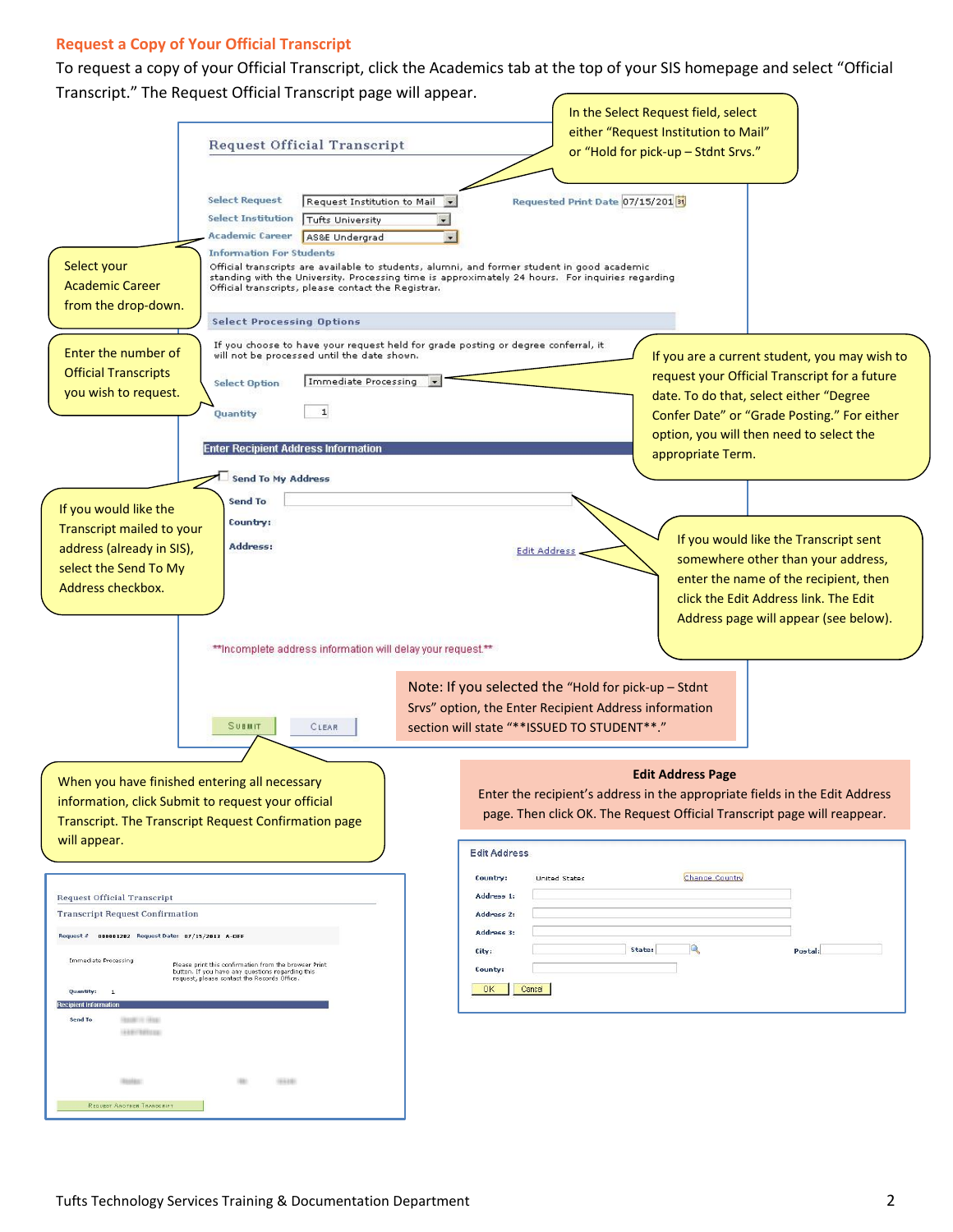## **Transcript Request History**

To view any past Official Transcript Requests click the Academics tab at the top of your SIS Home Page and select the "Transcript Request History" option.

The Previous Requests page will appear. Here you can view the dates, status, and recipients of any past Official Transcript requests.

#### View Official Transcript Request

#### **Previous Requests**

All Prior Transcript Requests are displayed in the following list. The list includes all unprocessed requests and any processsed requests of<br>the previous 24 months but not prior to August 19th 2013 before iSIS went live.

| <b>Report</b><br>Request<br><b>Nbr</b> | <b>Request Date</b>  | <b>Transcript Status</b> | <b>Description</b>            | Send To | <b>Send To Address</b> | <b>Number</b><br>of Copies |
|----------------------------------------|----------------------|--------------------------|-------------------------------|---------|------------------------|----------------------------|
|                                        | 000001282 07/15/2013 | On Request               | AS&E Official Transcript      |         |                        | $\mathbf{1}$               |
|                                        | 000001281 07/15/2013 | On Request               | AS&E Official Transcript      |         | <b>United States</b>   | $\mathbf{1}$               |
|                                        | 000001279 07/12/2013 | On Request               | AS&E Official Transcript      |         | USERICIA DEBICABLER    | $-1$                       |
|                                        | 000001241 07/10/2013 | On Request               | Vet Prof and Grad<br>Official |         |                        | $\mathbf{1}$               |

## **Apply For Graduation**

To apply for graduation, click the Academics tab at the top of your SIS Home Page and select the "Apply for Graduation" option. The Apply for Graduation – Submit an Application for Graduation page will appear.